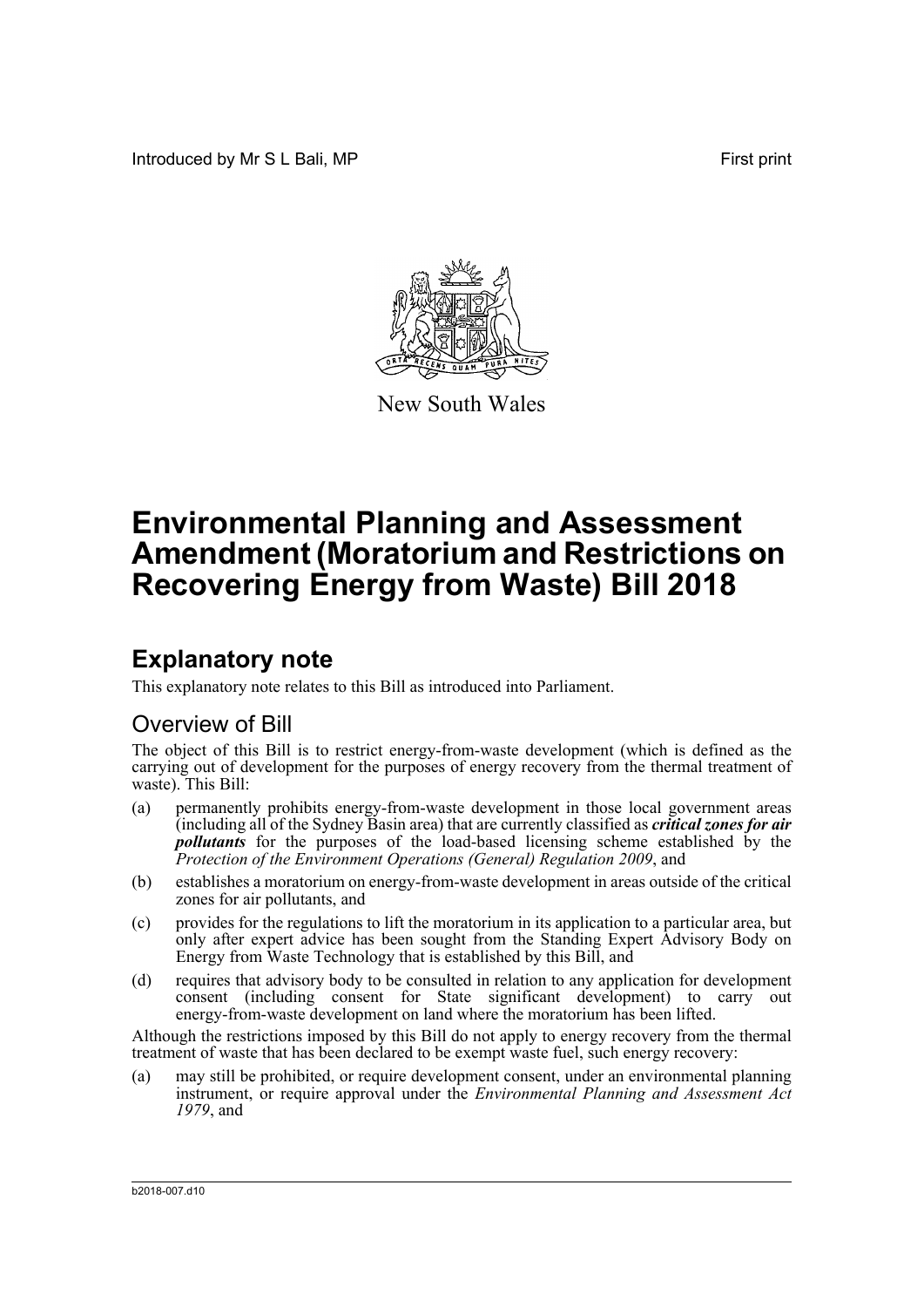(b) may be subject to licensing requirements and other obligations under the *Protection of the Environment Operations Act 1997*, the *Waste Avoidance and Resource Recovery Act 2001* and any other relevant legislation.

# Outline of provisions

**Clause 1** sets out the name (also called the short title) of the proposed Act.

**Clause 2** provides for the commencement of the proposed Act on the date of assent to the proposed Act.

# **Schedule 1 Amendment of Environmental Planning and Assessment Act 1979 No 203**

**Schedule 1 [1]** defines terms used in the proposed provisions.

**Schedule 1 [2]** provides that development consent cannot be granted for energy-from-waste development unless the consent authority:

- (a) has consulted with the proposed Standing Expert Advisory Body on Energy from Waste Technology about the imposition of conditions that adopt world's best practices in emissions, emissions monitoring and residual waste disposal, the impact of the proposed development on human health and on current recycling targets and any scientific or technology advances that have an impact on energy-from-waste development that should be incorporated into the operations of the proposed facilities, and
- (b) has had regard to the current *Eligible Waste Fuels Guidelines*, or other guidelines regarding energy-from-waste technology, published by the Environment Protection Authority.

**Schedule 1 [3]** makes similar provision for the granting of consent to State significant development involving energy-from-waste development.

**Schedule 1 [4]** inserts a new Part that imposes restrictions on energy-from-waste development:

- (a) **Proposed section 7A.1** defines *critical zones for air pollutants* and *Sydney Basin area*.
- (b) **Proposed section 7A.2** prohibits energy-from-waste development in the critical zones for air pollutants. That prohibition is permanent.
- (c) **Proposed section 7A.3** prohibits energy-from-waste development in all areas of the State that are outside the critical zones for air pollutants. That prohibition only applies during the operation of the moratorium for each area.
- (d) **Proposed section 7A.4** provides for the regulations to lift the operation of the moratorium for part of the State (but not for any land in the critical zones for air pollutants). The Minister must not recommend the making of regulations that prescribe all or part of the State as an area where the moratorium no longer applies unless the proposed Standing Expert Advisory Body on Energy from Waste Technology has recommended to the Minister that the area of land be prescribed.
- (e) **Proposed section 7A.5** provides for the Minister to establish the Standing Expert Advisory Body on Energy from Waste Technology and for the Chief Scientist and Engineer to chair that body.
- (f) **Proposed section 7A.6** provides that the principal function of the Standing Expert Advisory Body is to advise, and make recommendations to, the Minister administering the *Environmental Planning and Assessment Act 1979* about lifting any moratorium and specific proposals for energy-from-waste development. The provision also confers the function of advising the Minister administering the *Protection of the Environment Operations Act 1997* about the application of the fit and proper person test under that Act when the Environment Protection Authority exercises licensing functions under that Act.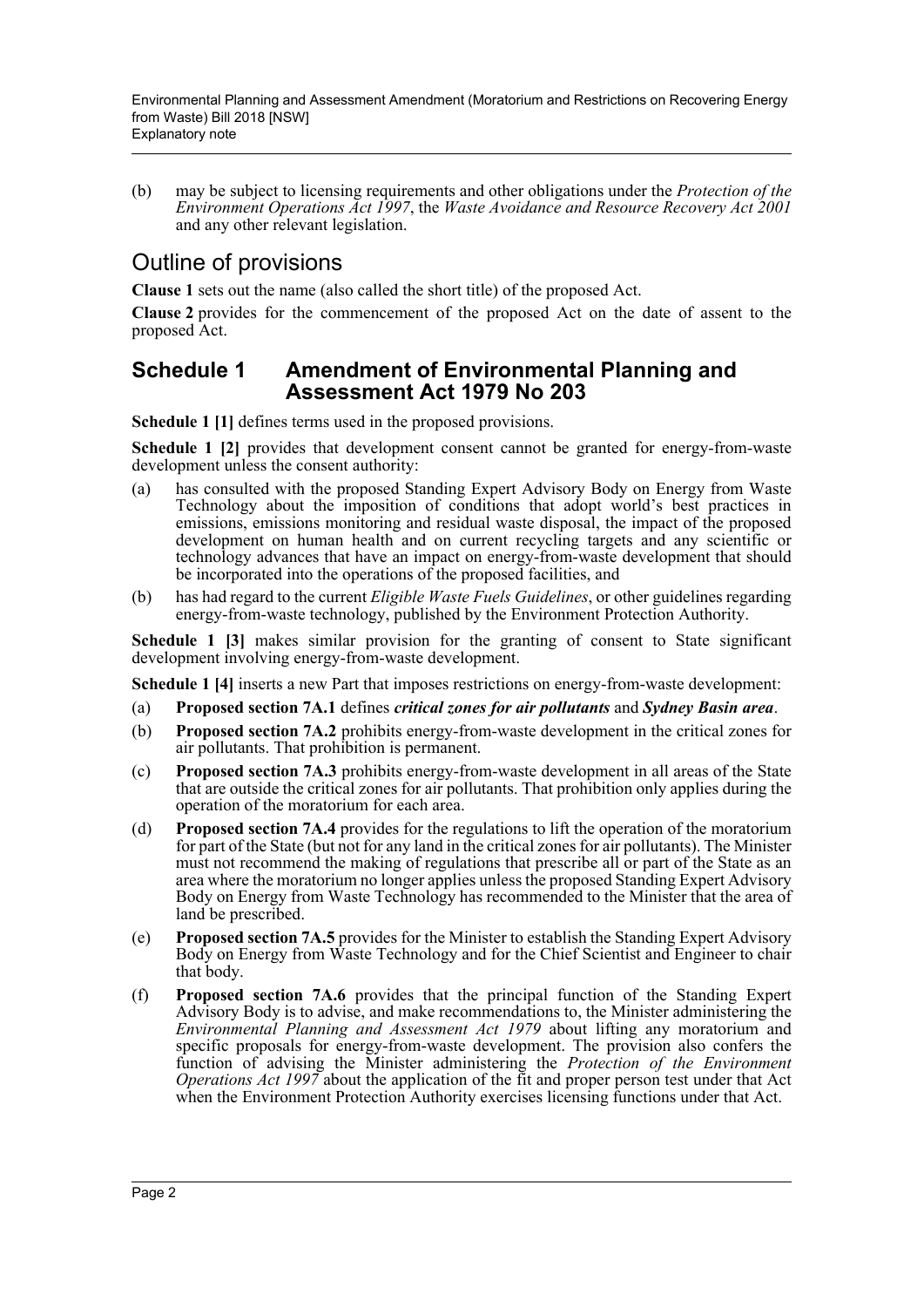- (g) **Proposed section 7A.7** confers on the Standing Expert Advisory Body additional functions, including providing an annual report to the Minister of its activities during the year, and requires the Minister to make any such report publicly available.
- (h) **Proposed section 7A.8** provides that the proposed Part does not prohibit development for the purposes of the recovery of energy from the thermal treatment of exempt waste fuel only. The regulations may amend Schedule 9 (which sets out the categories of waste that are exempt waste fuel).
- (i) **Proposed section 7A.9** provides that the proposed Part applies despite any other provision of the *Environmental Planning and Assessment Act 1979*, or of any other Act, or of any environmental planning instrument.
- (j) **Proposed section 7A.10** provides that the State is not required to pay compensation in connection with the enactment or operation of the proposed Act, but may nevertheless voluntarily choose to do so.
- (k) **Proposed section 7A.11** provides that:
	- (i) any existing development consent or approval ceases to have effect to the extent to which it authorised the carrying out of energy-from-waste development, except as provided by the regulations, and
	- (ii) pending applications for development consent or for certain planning approvals are to be refused.

Schedule 1 [5] declares certain waste to be exempt waste fuel. The categories of waste fuel declared are based on the *Eligible Waste Fuels Guidelines* published by the Environment Protection Authority.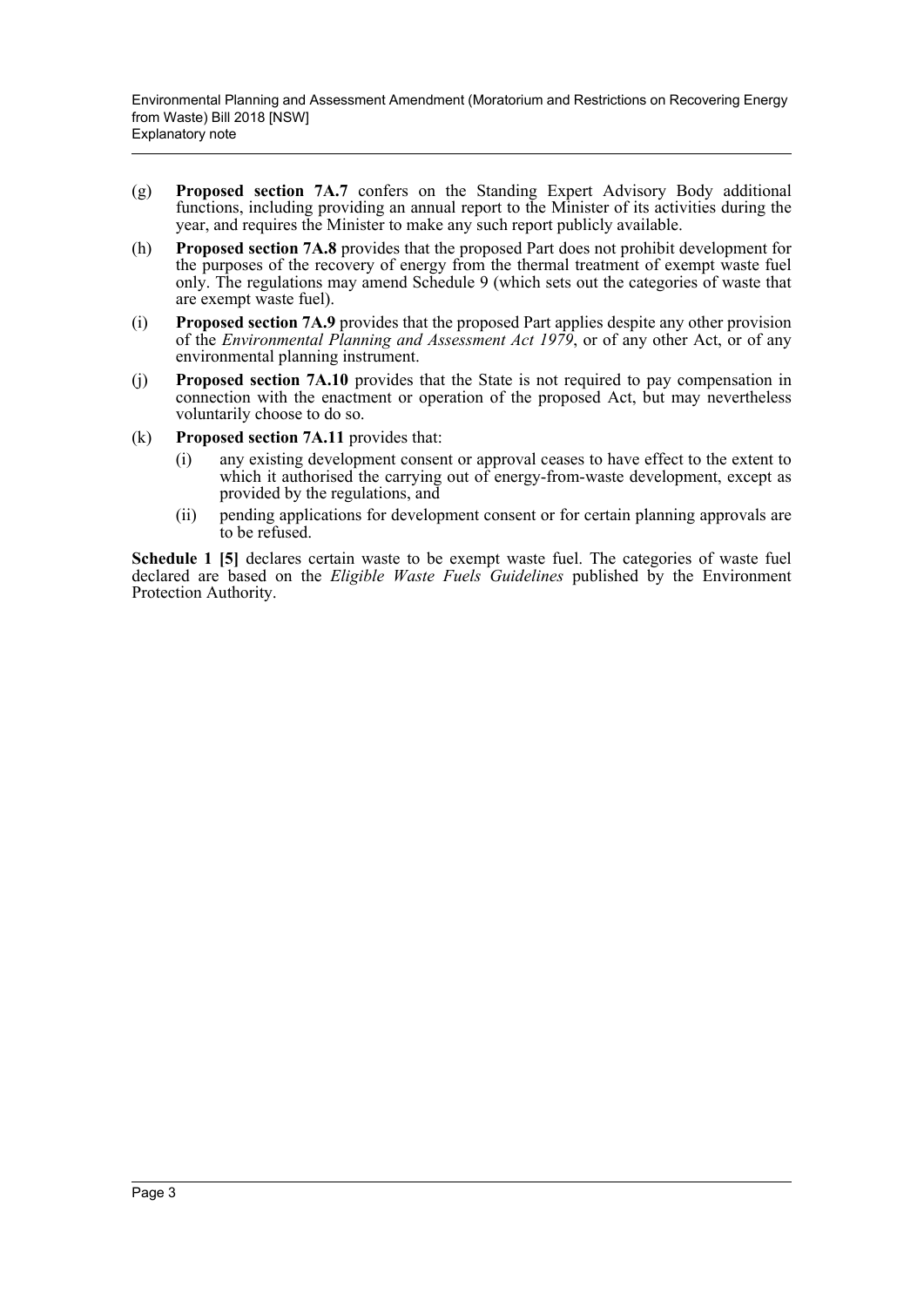Introduced by Mr S L Bali, MP **First** print



New South Wales

# **Environmental Planning and Assessment Amendment (Moratorium and Restrictions on Recovering Energy from Waste) Bill 2018**

# **Contents**

| Schedule 1 | Amendment of Environmental Planning and Assessment Act 1979<br><b>No 203</b> |      |
|------------|------------------------------------------------------------------------------|------|
|            | Commencement                                                                 |      |
|            | Name of Act                                                                  |      |
|            |                                                                              | Page |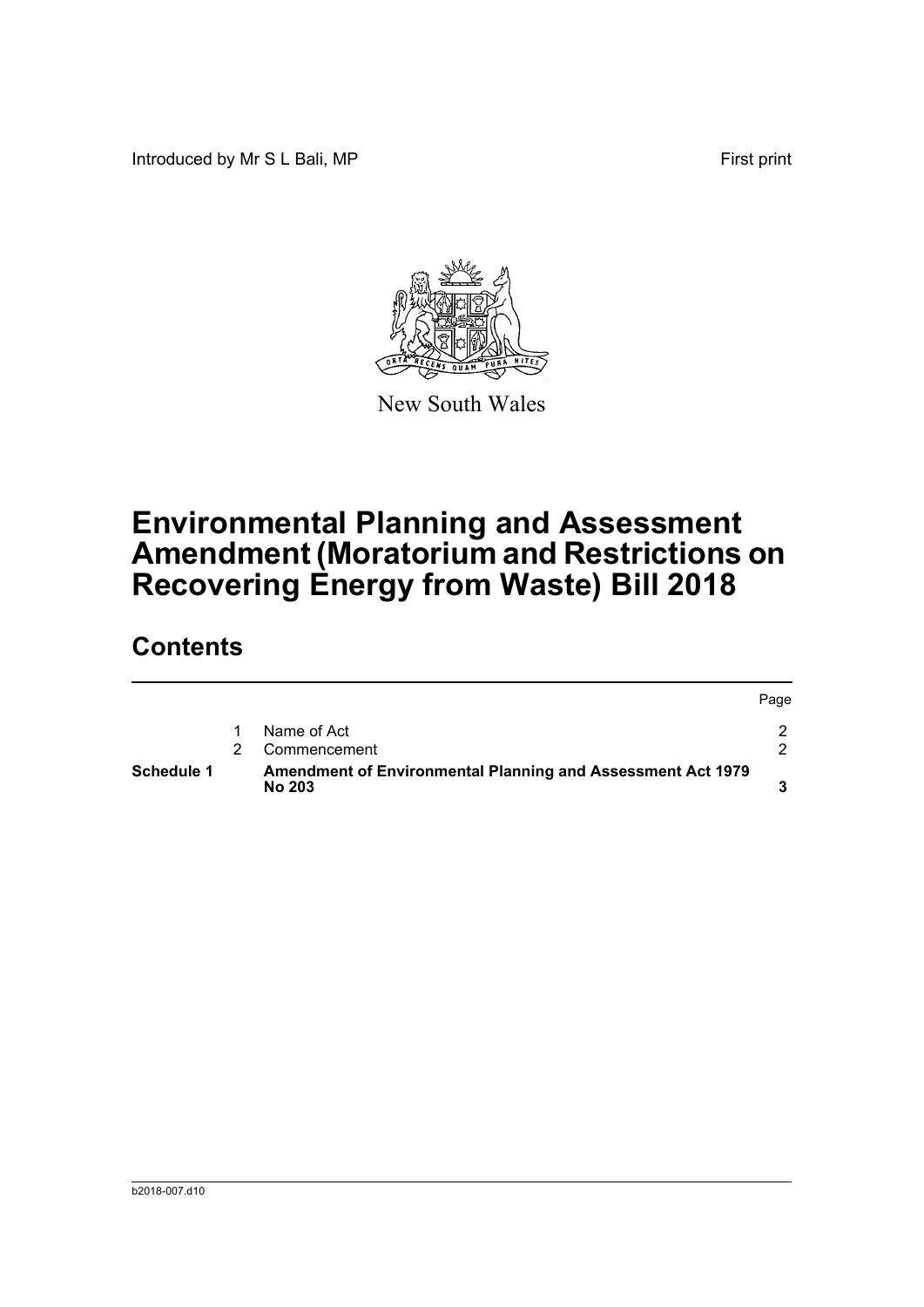

New South Wales

# **Environmental Planning and Assessment Amendment (Moratorium and Restrictions on Recovering Energy from Waste) Bill 2018**

No , 2018

# **A Bill for**

An Act to amend the *Environmental Planning and Assessment Act 1979* to impose a moratorium and other restrictions on the carrying out of development for the purposes of recovering energy from the thermal treatment of waste.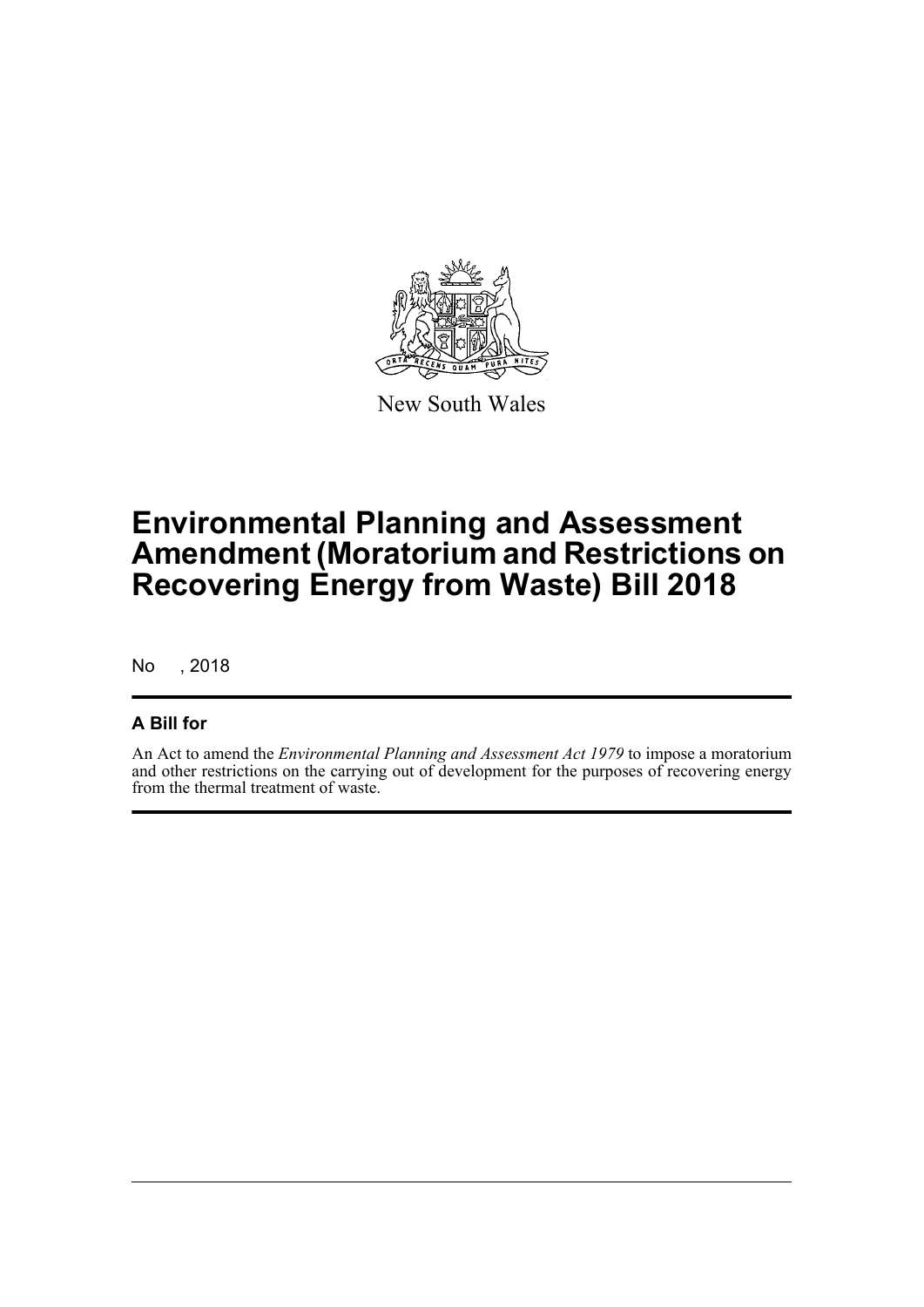<span id="page-5-1"></span><span id="page-5-0"></span>

| The Legislature of New South Wales enacts: |                                                                                                                                                     |        |  |
|--------------------------------------------|-----------------------------------------------------------------------------------------------------------------------------------------------------|--------|--|
|                                            | Name of Act                                                                                                                                         | 2      |  |
|                                            | This Act is the <i>Environmental Planning and Assessment Amendment (Moratorium</i> )<br>and Restrictions on Recovering Energy from Waste) Act 2018. | 3<br>4 |  |
|                                            | Commencement                                                                                                                                        | 5      |  |
|                                            | This Act commences on the date of assent to this Act.                                                                                               | 6      |  |
|                                            |                                                                                                                                                     |        |  |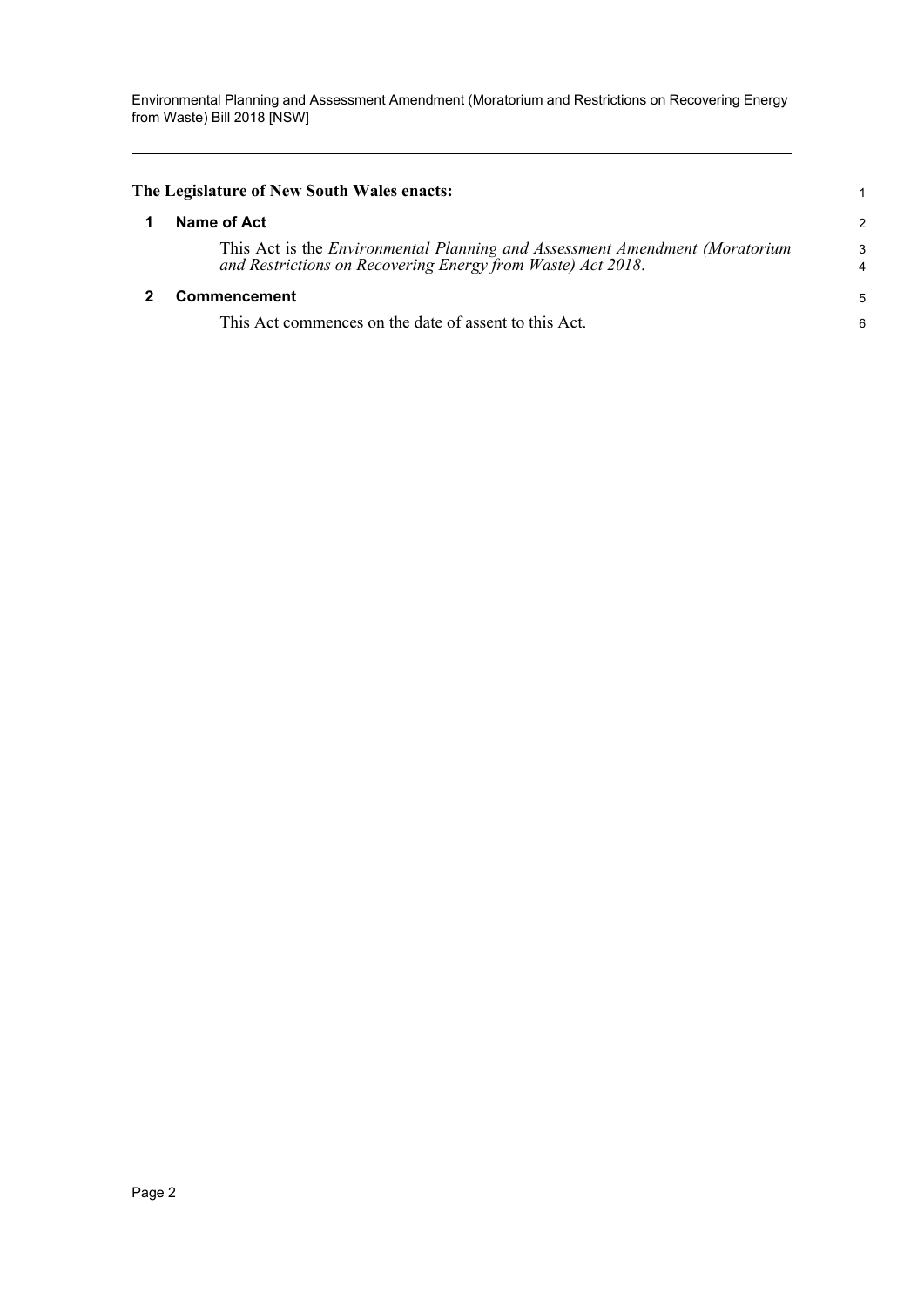Schedule 1 Amendment of Environmental Planning and Assessment Act 1979 No 203

# <span id="page-6-0"></span>**Schedule 1 Amendment of Environmental Planning and Assessment Act 1979 No 203**

## **[1] Section 1.4 Definitions**

Insert in alphabetical order in section 1.4 (1):

*energy-from-waste development* means development for the purposes of the recovery of energy from the thermal treatment of any waste, or anything derived from waste.

1  $\mathcal{L}$ 

*exempt waste fuel* means any waste, or anything derived from waste, of a kind that is set out in Schedule 9.

*Standing Expert Advisory Body on Energy from Waste Technology* means the advisory body established under section 7A.5.

*thermal treatment*, in relation to waste, means the processing of waste by burning, incineration, thermal oxidation, gasification, pyrolysis, plasma or other thermal process.

*waste* has the same meaning as in the *Protection of the Environment Operations Act 1997*.

## **[2] Section 4.14A**

Insert after section 4.14:

#### **4.14A Consultation and development consent—energy-from-waste development**

- (1) Development consent cannot be granted for the carrying out of energy-from-waste development unless the consent authority has:
	- (a) consulted with the Standing Expert Advisory Body on Energy from Waste Technology about the following:
		- (i) the imposition on the consent of conditions that adopt world's best practices in emissions, emissions monitoring and residual waste disposal and incorporate any scientific or technology advances that have an impact on energy-from-waste development,
		- (ii) the impact of the proposed development on human health and on current recycling targets, and
	- (b) had regard to whether or not the development can be carried out in compliance with the current *Eligible Waste Fuels Guidelines*, or other guidelines regarding energy-from-waste technology, published by the Environment Protection Authority.
- (2) This section does not apply to consent for development for the purposes of the recovery of energy solely from the thermal treatment of exempt waste fuel.

## **[3] Section 4.37A**

Insert after section 4.37:

#### **4.37A Consultation and development consent for State significant development energy-from-waste development**

- (1) The Minister is not to grant consent to State significant development that involves the recovery of energy from the thermal treatment of any waste, or anything derived from waste, unless the Minister has:
	- (a) consulted with the Standing Expert Advisory Body on Energy from Waste Technology about the following: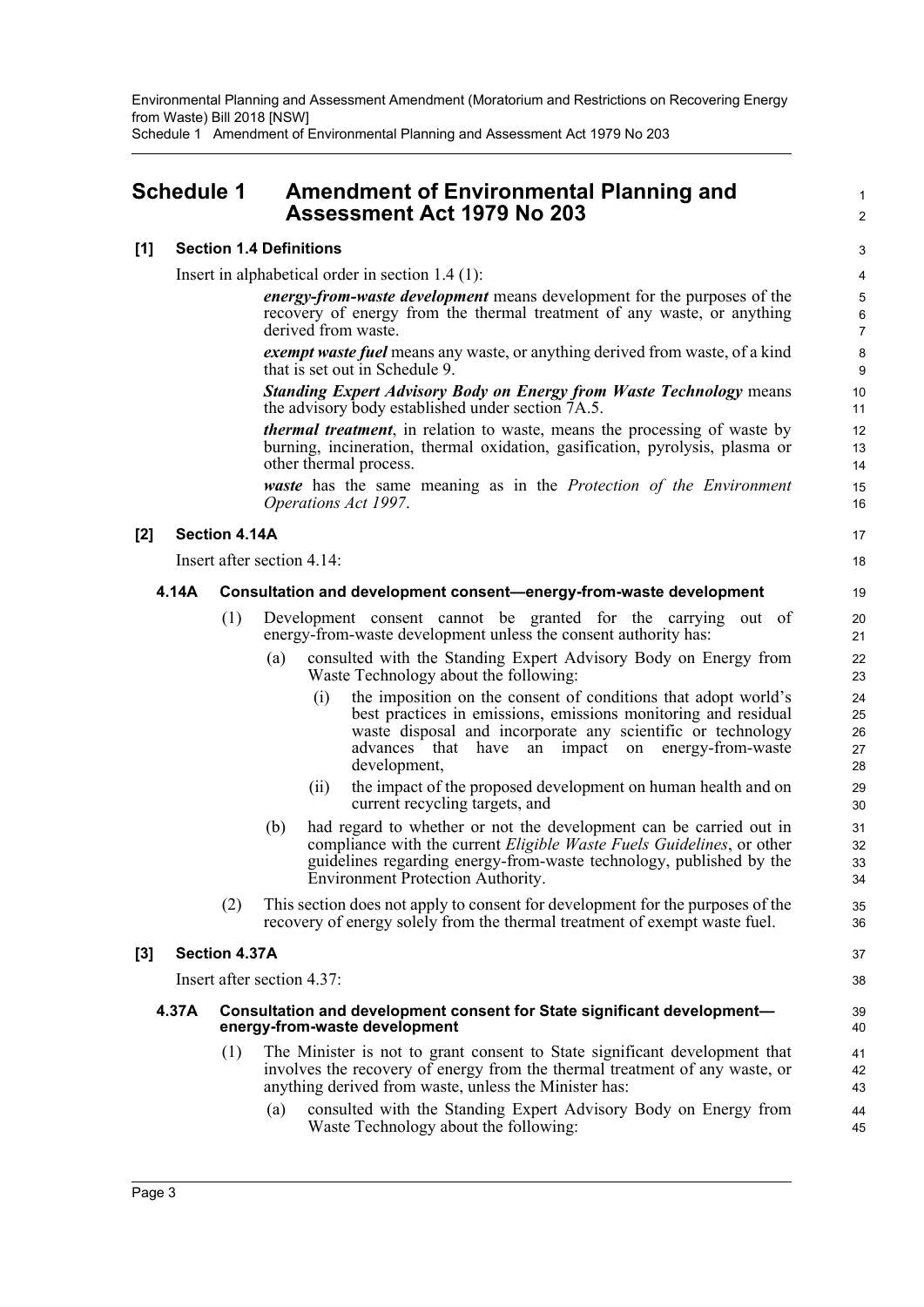Schedule 1 Amendment of Environmental Planning and Assessment Act 1979 No 203

|         |                      |                    | the imposition on the consent of conditions that adopt world's<br>(i)<br>best practices in emissions, emissions monitoring and residual<br>waste disposal and incorporate any scientific or technology                                                                                                                                                                                                                                                                                                                                                    | 1<br>$\sqrt{2}$<br>$\ensuremath{\mathsf{3}}$ |
|---------|----------------------|--------------------|-----------------------------------------------------------------------------------------------------------------------------------------------------------------------------------------------------------------------------------------------------------------------------------------------------------------------------------------------------------------------------------------------------------------------------------------------------------------------------------------------------------------------------------------------------------|----------------------------------------------|
|         |                      |                    | impact<br>on energy-from-waste<br>advances<br>that<br>have<br>an<br>development,                                                                                                                                                                                                                                                                                                                                                                                                                                                                          | $\overline{\mathbf{4}}$<br>5                 |
|         |                      |                    | the impact of the proposed development on human health and on<br>(ii)<br>current recycling targets, and                                                                                                                                                                                                                                                                                                                                                                                                                                                   | $\,6$<br>$\overline{7}$                      |
|         |                      | (b)                | had regard to whether or not the development can be carried out in<br>compliance with the current <i>Eligible Waste Fuels Guidelines</i> , or other<br>guidelines regarding energy-from-waste technology, published by the<br>Environment Protection Authority.                                                                                                                                                                                                                                                                                           | 8<br>$\boldsymbol{9}$<br>10<br>11            |
|         | (2)                  |                    | This section does not apply to State significant development that involves the<br>recovery of energy solely from the thermal treatment of exempt waste fuel.                                                                                                                                                                                                                                                                                                                                                                                              | 12<br>13                                     |
| Part 7A |                      |                    |                                                                                                                                                                                                                                                                                                                                                                                                                                                                                                                                                           | 14                                           |
|         | Insert after Part 7: |                    |                                                                                                                                                                                                                                                                                                                                                                                                                                                                                                                                                           | 15                                           |
|         |                      |                    | Part 7A Energy-from-waste development                                                                                                                                                                                                                                                                                                                                                                                                                                                                                                                     | 16                                           |
|         |                      |                    | Division 7A.1 Preliminary                                                                                                                                                                                                                                                                                                                                                                                                                                                                                                                                 | 17                                           |
| 7A.1    |                      | <b>Definitions</b> |                                                                                                                                                                                                                                                                                                                                                                                                                                                                                                                                                           | 18                                           |
|         |                      |                    | In this Part:                                                                                                                                                                                                                                                                                                                                                                                                                                                                                                                                             | 19                                           |
|         |                      |                    | <i>critical zones for air pollutants means:</i>                                                                                                                                                                                                                                                                                                                                                                                                                                                                                                           | 20                                           |
|         |                      | (a)                | the Sydney Basin area, and                                                                                                                                                                                                                                                                                                                                                                                                                                                                                                                                | 21                                           |
|         |                      | (b)                | the local government areas of City of Blue Mountains, Kiama, City of<br>Shellharbour and City of Wollongong, and                                                                                                                                                                                                                                                                                                                                                                                                                                          | 22<br>23                                     |
|         |                      | (c)                | the local government areas of Central Coast, City of Cessnock, City of<br>Lake Macquarie, City of Maitland, Muswellbrook, City of Newcastle,<br>Port Stephens, Singleton and Wollondilly.                                                                                                                                                                                                                                                                                                                                                                 | 24<br>25<br>26                               |
|         |                      |                    | Sydney Basin area means the local government areas of Bayside, City of<br>Blacktown, Burwood, Camden, City of Campbelltown, Canada Bay,<br>Canterbury-Bankstown, Cumberland, City of Fairfield, Georges River, City of<br>Hawkesbury, Hornsby, Hunter's Hill, Inner West, Ku-ring-gai, Lane Cove,<br>City of Liverpool, Mosman, North Sydney, Northern Beaches, City of<br>Parramatta, City of Penrith, City of Randwick, City of Ryde, Strathfield,<br>Sutherland Shire, City of Sydney, The Hills Shire, Waverley, City of<br>Willoughby and Woollahra. | 27<br>28<br>29<br>30<br>31<br>32<br>33<br>34 |
|         |                      |                    | Division 7A.2 Restrictions on energy-from-waste development                                                                                                                                                                                                                                                                                                                                                                                                                                                                                               | 35                                           |
| 7A.2    |                      | air pollutants     | Permanent prohibition on energy-from-waste development in critical zones for                                                                                                                                                                                                                                                                                                                                                                                                                                                                              | 36<br>37                                     |
|         |                      |                    | The carrying out of energy-from-waste development is prohibited in any of the<br>critical zones for air pollutants.                                                                                                                                                                                                                                                                                                                                                                                                                                       | 38<br>39                                     |
| 7A.3    |                      | pollutants         | Moratorium on energy-from-waste development outside critical zones for air                                                                                                                                                                                                                                                                                                                                                                                                                                                                                | 40<br>41                                     |
|         |                      |                    | The carrying out of energy-from-waste development is prohibited in any area<br>of the State outside the critical zones for air pollutants, subject to any<br>regulations made under section 7A.4.                                                                                                                                                                                                                                                                                                                                                         | 42<br>43<br>44                               |

 $[4]$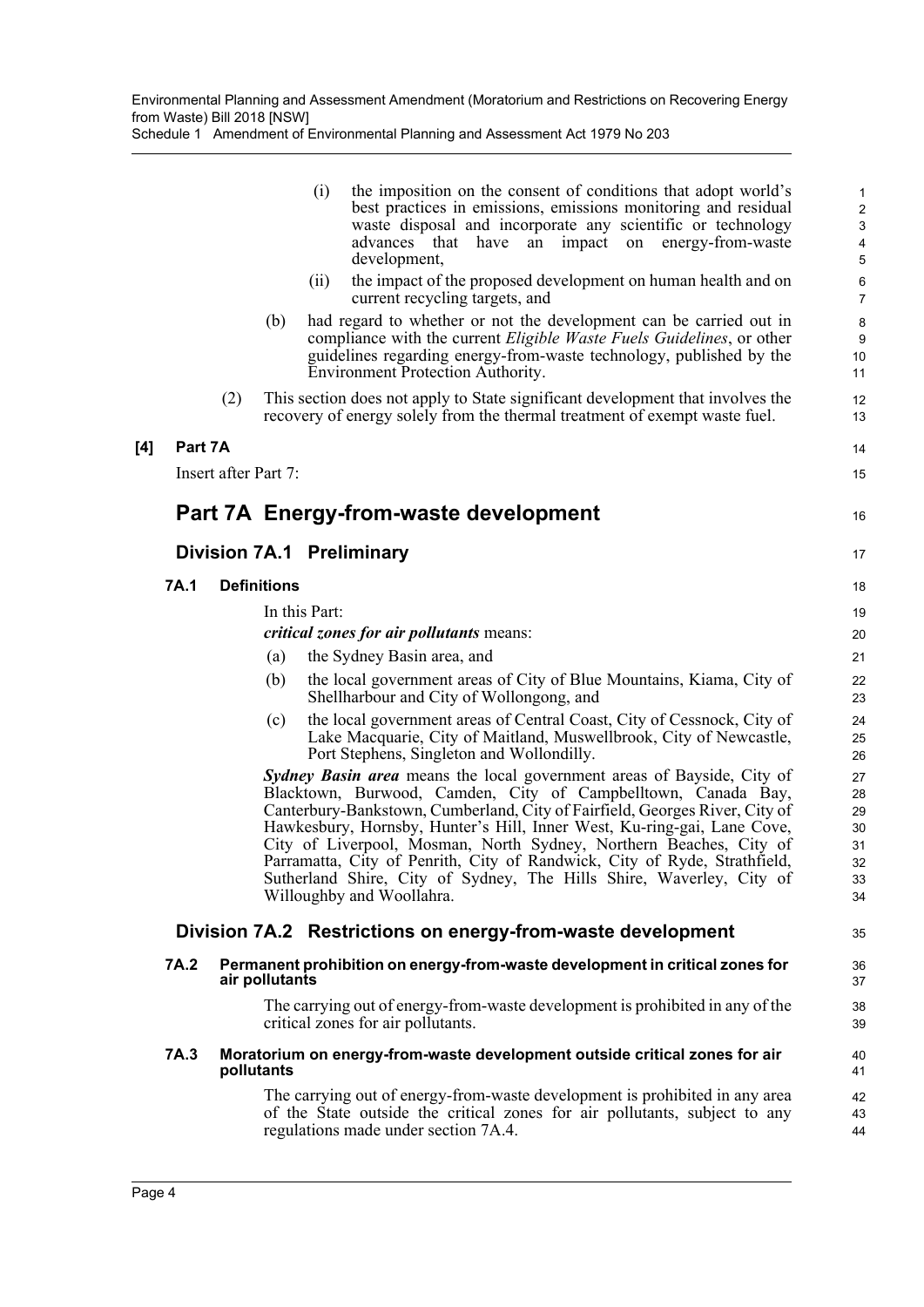Schedule 1 Amendment of Environmental Planning and Assessment Act 1979 No 203

## **7A.4 Regulations may lift moratorium for part of State**

- (1) The regulations may prescribe part of the State as an area to which section 7A.3 does not apply.
- (2) The Minister must not recommend the making of a regulation under this section in relation to an area unless:
	- (a) the Minister is satisfied on reasonable grounds that no part of the area is within the critical zones for air pollutants, and
	- (b) the Minister has consulted the Standing Expert Advisory Body, and that body has provided the Minister with a certificate to the effect that, in its opinion:
		- (i) the carrying out of energy-from-waste development in the area would be safe and not cause permanent harm to any part of the area's environment, and

41 42 43

- (ii) the carrying out of energy-from-waste development in the area would not result in an increase of the net greenhouse gas emissions for the State during the life of the proposed development, and
- (iii) it is appropriate for the moratorium established by section 7A.3 to no longer apply to the area.
- (3) The making of a regulation under this section does not operate to revive any development consent or approval to the extent to which that consent or approval ceased to have effect because of the operation of section 7A.11.

# **Division 7A.3 Standing Expert Advisory Body on Energy from Waste Technology**

# **7A.5 Standing Expert Advisory Body on Energy from Waste Technology**

- (1) The Minister is to establish the Standing Expert Advisory Body on Energy from Waste Technology (referred to in this Part as the *Standing Expert Advisory Body*).
- (2) The Standing Expert Advisory Body:
	- (a) is to be chaired by the Chief Scientist and Engineer, and
	- (b) is to consist of at least 4 additional members who, in the opinion of the Minister, have qualifications and expertise in an earth, environmental or biological science.
- (3) The regulations may make provision for or with respect to the following:
	- (a) the terms of office of members of the Standing Expert Advisory Body,
	- (b) the appointment of deputies for members,
	- (c) the vacation of office of members (including by removal),
	- (d) the remuneration of members,
	- (e) the procedure for meetings and decisions of the Standing Expert Advisory Body (including quorum requirements).

## **7A.6 Advisory functions of Standing Expert Advisory Body**

(1) The principal function of the Standing Expert Advisory Body is to advise, and provide recommendations to, the Minister in connection with the following: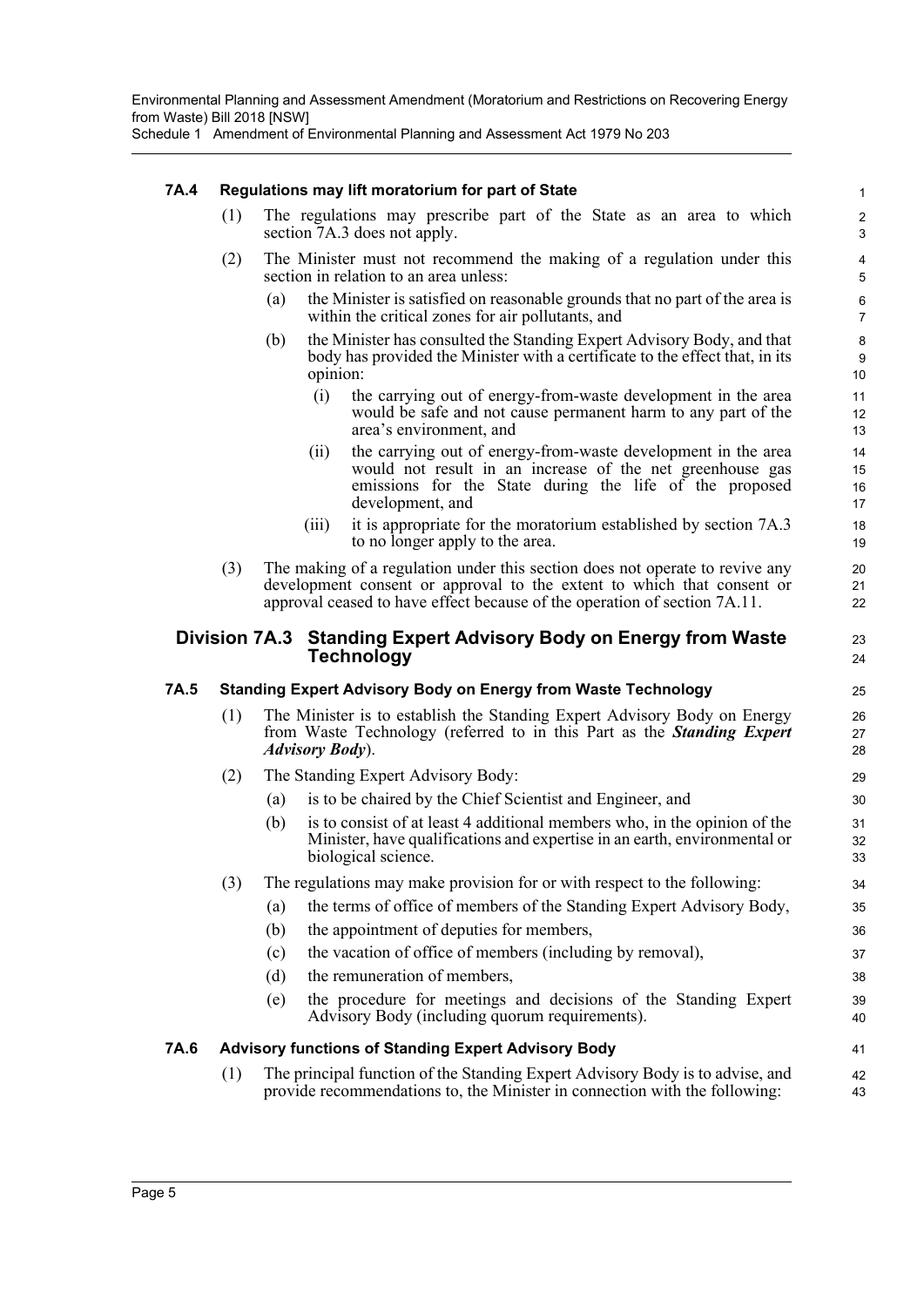(a) the lifting of the moratorium established by section 7A.3 and, in particular, whether energy-from-waste development should be permitted in any particular area,

35

- (b) if the moratorium were to be lifted, any conditions that should be imposed on development consent so as to adopt world's best practices in emissions, emissions monitoring and residual waste disposal,
- (c) any scientific or technology advances that have an impact on energy-from-waste development, including whether such advances should be incorporated into conditions of development consent or otherwise be incorporated into the operations of the proposed facilities,
- (d) the operation of the current *Eligible Waste Fuels Guidelines*, or other guidelines regarding energy from waste technology, published by the Environment Protection Authority,
- (e) the impact of energy-from-waste development on human health,
- (f) the impact of energy-from-waste development on current recycling targets,
- (g) any specific proposal for energy-from-waste development.
- (2) The Standing Expert Advisory Body also has the function to advise, and provide recommendations to, the Minister administering the *Protection of the Environment Operations Act 1997* about the application of the fit and proper person test in section 83 of that Act to any applicant for, or holder of, an environment protection licence that authorises a scheduled activity (within the meaning of that Act) that involves the recovery of energy from the thermal treatment of any waste, or anything derived from waste, that is not solely exempt waste fuel.

## **7A.7 Other functions of Standing Expert Advisory Body**

- (1) The Standing Expert Advisory Body also has the following functions:
	- (a) to provide an annual report to the Minister of its activities during the year to which the report relates,
	- (b) such other functions as may be imposed or conferred on it by or under this or any other Act.
- (2) The Minister is to ensure that any annual report provided to the Minister by the Standing Expert Advisory Body is published and made publicly accessible on the website of the Department.

# **Division 7A.4 General**

| 7A.8  | Part does not prohibit recovery of energy from exempt waste fuel |                                                                                                                                             |          |
|-------|------------------------------------------------------------------|---------------------------------------------------------------------------------------------------------------------------------------------|----------|
|       | (1)                                                              | This Part does not prohibit development for the purposes of the recovery of<br>energy from the thermal treatment of exempt waste fuel only. | 37<br>38 |
|       | (2)                                                              | The regulations may amend Schedule 9.                                                                                                       | 39       |
| 7A.9  | <b>Operation of Part</b>                                         |                                                                                                                                             |          |
|       |                                                                  | This Part applies despite any other provision of this or any other Act or of any<br>environmental planning instrument.                      | 41<br>42 |
| 7A.10 | <b>Compensation not payable</b>                                  |                                                                                                                                             |          |
|       |                                                                  | Compensation is not payable by or on behalf of the State:                                                                                   | 44       |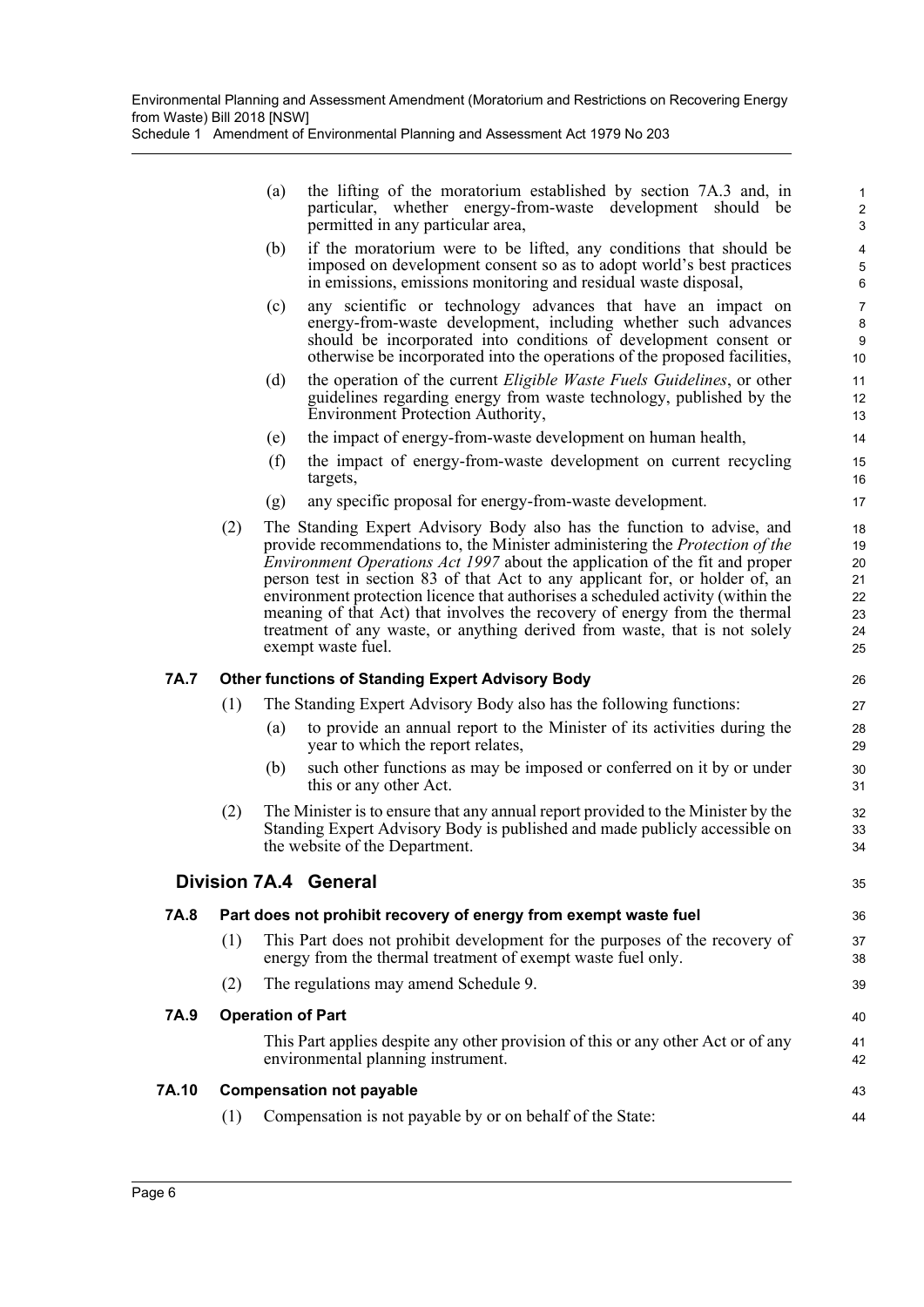(a) because of the enactment or operation of the amending Act or any Act that amends this Part or Schedule 9 (or any regulations made under this Part), or

- (b) because of any direct or indirect consequence of any such enactment or operation (including any conduct under the authority of any such enactment), or
- (c) because of any conduct relating to any such enactment or operation.
- (2) This section extends to conduct and any other matter occurring before the commencement of the amending Act.
- (3) To avoid doubt, nothing in this section prevents the State from voluntarily providing compensation, in such circumstances as it considers appropriate, for any conduct or other matter of a kind referred to in subsection  $(1)$   $(a)$ ,  $(b)$  or  $(c)$ .
- (4) In this section:

*amending Act* means the *Environmental Planning and Assessment Amendment (Moratorium and Restrictions on Recovering Energy from Waste) Act 2018*.

*compensation* includes damages or any other form of compensation.

*conduct* includes any statement, or any act or omission:

- (a) whether unconscionable, negligent, false, misleading, deceptive or otherwise, and
- (b) whether constituting an offence, tort, breach of contract, breach of statute or otherwise.

*statement* includes a representation of any kind, whether made orally or in writing.

*the State* means the Crown within the meaning of the *Crown Proceedings Act 1988* or an officer, employee or agent of the Crown.

## **7A.11 Transitional provisions**

- (1) Any development consent or approval that is in force immediately before the commencement of this Part ceases to have effect to the extent to which it authorises the carrying out of energy-from-waste development, except as provided by the regulations.
- (2) Any pending application for development consent under Division 4.3 or 4.7 to carry out energy-from-waste development that was made, but not finally determined, before the date of commencement of this Part is to be refused.
- (3) In particular, the application for consent for State significant development that involves the construction and operation of an energy-from-waste facility at Honeycomb Drive, Eastern Creek is to be refused if it has not been finally determined on the date of commencement of this Part.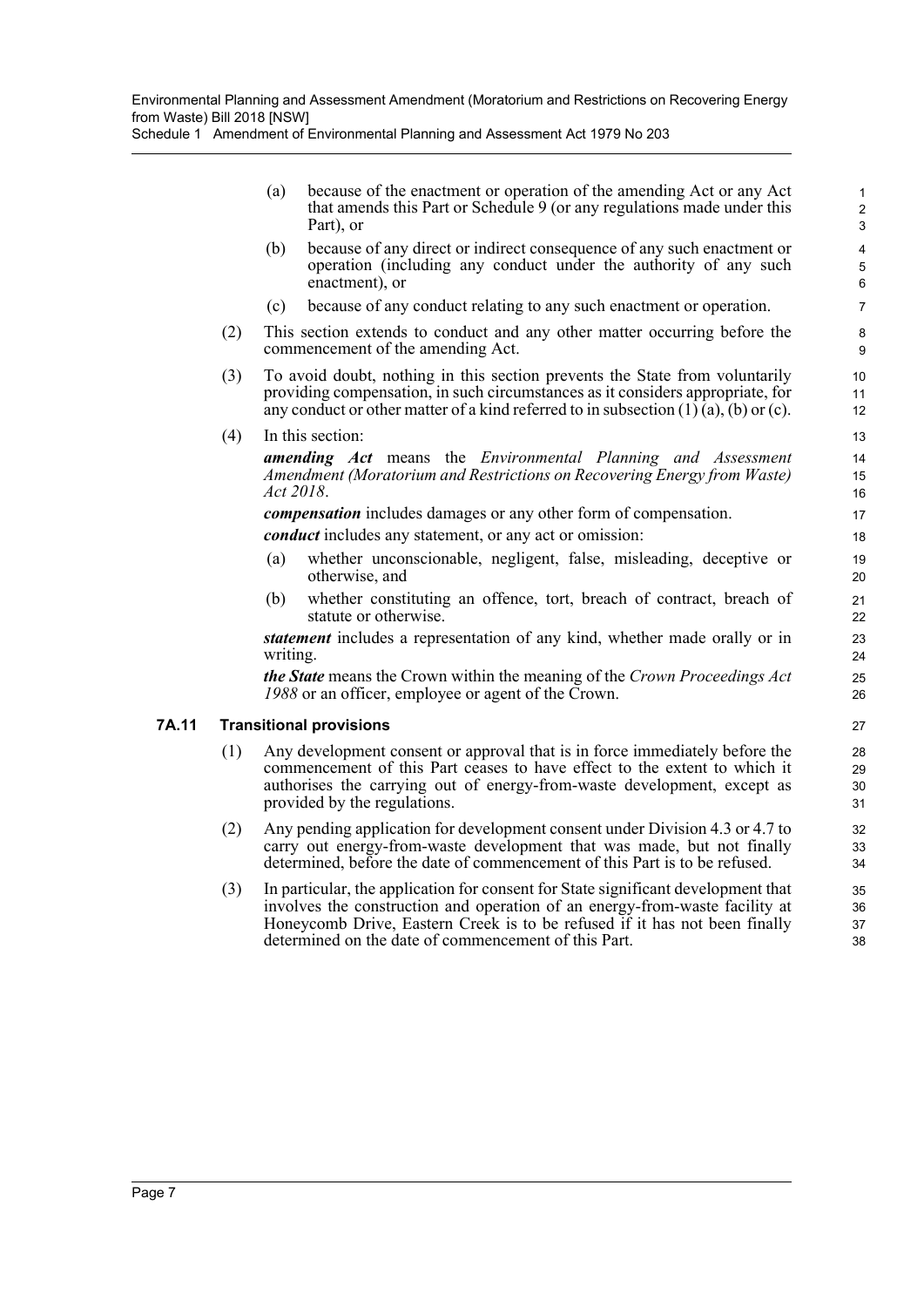Environmental Planning and Assessment Amendment (Moratorium and Restrictions on Recovering Energy from Waste) Bill 2018 [NSW] Schedule 1 Amendment of Environmental Planning and Assessment Act 1979 No 203

| [5] |              | <b>Schedule 9</b> | Insert after Schedule 8: |                                                                                                                                                                                                                                                                                     | 1<br>$\overline{c}$  |
|-----|--------------|-------------------|--------------------------|-------------------------------------------------------------------------------------------------------------------------------------------------------------------------------------------------------------------------------------------------------------------------------------|----------------------|
|     |              |                   |                          |                                                                                                                                                                                                                                                                                     |                      |
|     |              | <b>Schedule 9</b> |                          | <b>Exempt waste fuels</b>                                                                                                                                                                                                                                                           | 3                    |
|     |              |                   |                          | (Section 1.4 (1))                                                                                                                                                                                                                                                                   | 4                    |
|     | 1            |                   |                          | <b>Biomass from agriculture</b>                                                                                                                                                                                                                                                     | 5                    |
|     |              | (1)               |                          | Biomass from agriculture is declared to be exempt waste fuel if it is free of any<br>physical contaminants.                                                                                                                                                                         | 6<br>$\overline{7}$  |
|     |              | (2)               | waste fuel:              | However, the following biomass from agriculture is not declared to be exempt                                                                                                                                                                                                        | 8<br>9               |
|     |              |                   | (a)                      | waste from the processing of dairy products or beverages,                                                                                                                                                                                                                           | 10                   |
|     |              |                   | (b)                      | waste from the production of food,                                                                                                                                                                                                                                                  | 11                   |
|     |              |                   | (c)                      | dead animals, animal parts or pelts,                                                                                                                                                                                                                                                | 12                   |
|     |              |                   | (d)                      | manure,                                                                                                                                                                                                                                                                             | 13                   |
|     |              |                   | (e)                      | animal bedding such as cage litter or barn poultry litter.                                                                                                                                                                                                                          | 14                   |
|     |              | (3)               |                          | In this clause:                                                                                                                                                                                                                                                                     | 15                   |
|     |              |                   |                          | <i>agriculture</i> means:                                                                                                                                                                                                                                                           | 16                   |
|     |              |                   | (a)                      | farming, including the cultivation of soil for the growing of crops, and                                                                                                                                                                                                            | 17                   |
|     |              |                   | (b)                      | the rearing of animals to provide food, wool or other products.                                                                                                                                                                                                                     | 18                   |
|     |              |                   |                          | biomass from agriculture means any weed, plant or crop residue that is<br>produced directly from agricultural practices and includes non-putrescible<br>natural organic fibrous materials and organic residues from harvest activities.                                             | 19<br>20<br>21       |
|     |              |                   |                          | crop residue includes:                                                                                                                                                                                                                                                              | 22                   |
|     |              |                   | (a)                      | fibres, roots, stalks, stubble, leaves, seed pods and nut shells, and                                                                                                                                                                                                               | 23                   |
|     |              |                   | (b)                      | other waste from agricultural processing, such as cotton and cane trash.                                                                                                                                                                                                            | 24                   |
|     | $\mathbf{2}$ |                   |                          | <b>Clinical and related waste</b>                                                                                                                                                                                                                                                   | 25                   |
|     |              | (1)               |                          | Each of the following are declared to be exempt waste fuel:                                                                                                                                                                                                                         | 26                   |
|     |              |                   | (a)                      | clinical waste,                                                                                                                                                                                                                                                                     | 27                   |
|     |              |                   | (b)                      | cytotoxic waste,                                                                                                                                                                                                                                                                    | 28                   |
|     |              |                   |                          | (c) pharmaceutical, drug or medicine waste,                                                                                                                                                                                                                                         | 29                   |
|     |              |                   | (d)                      | sharps waste.                                                                                                                                                                                                                                                                       | 30                   |
|     |              | (2)               |                          | In this clause:                                                                                                                                                                                                                                                                     | 31                   |
|     |              |                   |                          | clinical waste means any waste resulting from medical, nursing, dental,<br>pharmaceutical, skin penetration or other related clinical activity, being waste<br>that has the potential to cause injury, infection or offence, and includes waste<br>containing any of the following: | 32<br>33<br>34<br>35 |
|     |              |                   | (a)                      | human tissue (other than hair, teeth and nails),                                                                                                                                                                                                                                    | 36                   |
|     |              |                   | (b)                      | bulk body fluids or blood,                                                                                                                                                                                                                                                          | 37                   |
|     |              |                   | (c)                      | visibly blood-stained body fluids, materials or equipment,                                                                                                                                                                                                                          | 38                   |
|     |              |                   | (d)                      | laboratory specimens or cultures,                                                                                                                                                                                                                                                   | 39                   |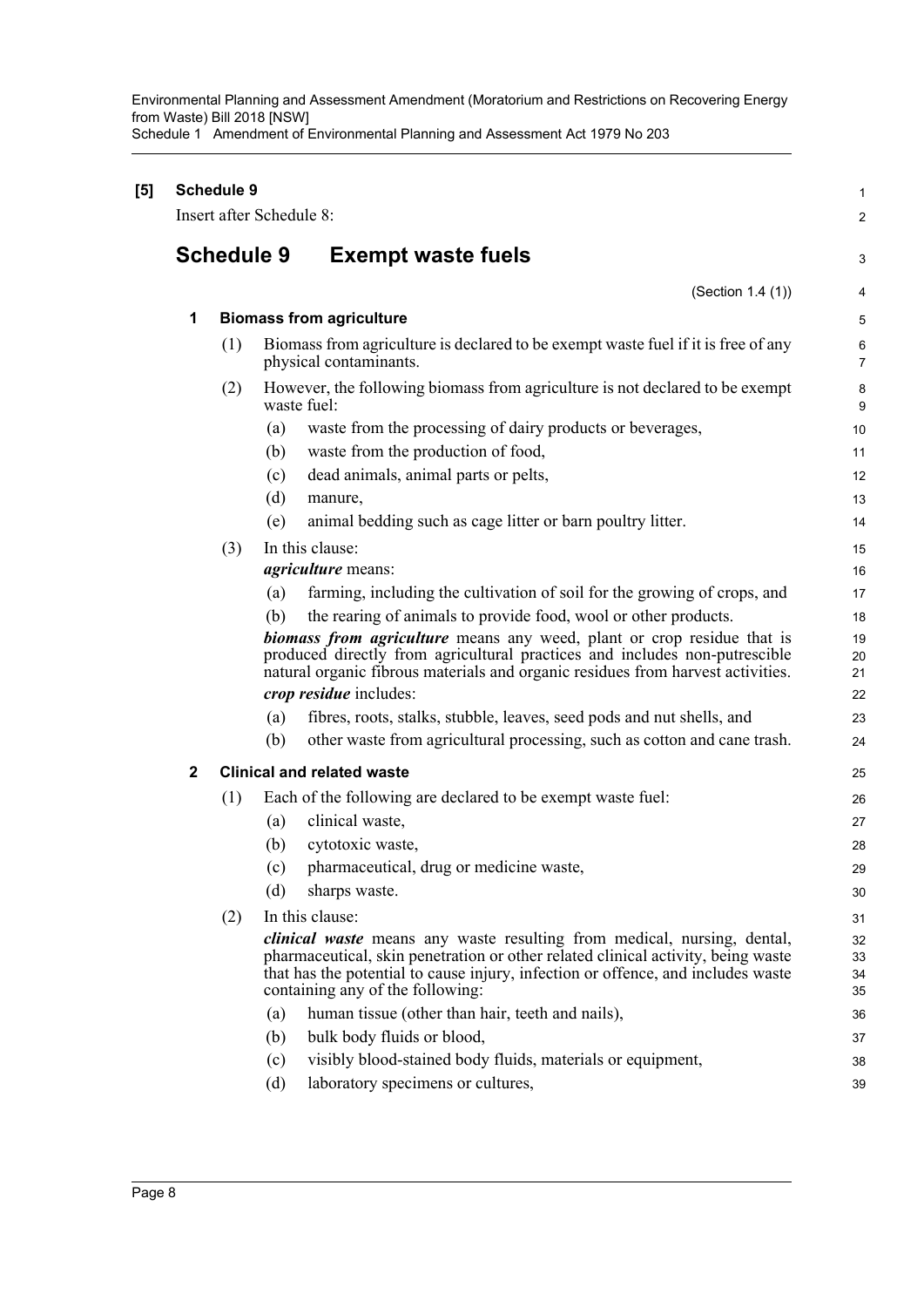(e) animal tissue, carcasses or other waste from animals used for medical research,

but does not include any such waste that has been treated by a method approved in writing by the Secretary of the Ministry of Health.

*cytotoxic waste* means any substance contaminated with any residues or preparations that contain materials that are toxic to cells principally through their action on cell reproduction.

#### *pharmaceutical, drug or medicine waste* means waste:

- (a) that has been generated by activities carried out for business or commercial purposes, and
- (b) that consists of pharmaceutical or other chemical substances specified in the Poisons List made under section 8 of the *Poisons and Therapeutic Goods Act 1966*.

*sharps* means those things:

- (a) that have sharp points or edges capable of cutting, piercing or penetrating the skin (such as needles, syringes with needles or surgical instruments), and
- (b) that are designed for the purpose of cutting, piercing or penetrating the skin, and
- (c) that have the potential to cause injury or infection.

*sharps waste* means any waste collected from designated sharps waste containers used in the course of business, commercial or community service activities, being waste resulting from the use of sharps for any of the following purposes:

- (a) human health care by health professionals and other health care providers,
- (b) medical research or work on cadavers,
- (c) veterinary care or veterinary research,
- (d) skin penetration or the injection of drugs or other substances for medical or non-medical reasons,

but does not include waste that has been treated on the site where it was generated (and to a standard specified in an EPA Gazettal notice made under the *Protection of the Environment Operations Act 1997*) or waste that has been treated by a method approved in writing by the Secretary of the Ministry of Health.

#### **3 Forestry and sawmilling residue**

- (1) Forestry and sawmilling residue is declared to be exempt waste fuel if it does not contain any treated, preserved, lacquered, glued, laminated or coated timber or wood product.
- (2) However, forestry and sawmilling residue that is native forest bio-material is not declared to be exempt waste fuel.
- (3) In this clause:

*forestry and sawmilling residue* means uncontaminated, organic fibrous wood residue and natural wood waste that results from forestry and sawmilling operations such as heads, tree thinnings, sawmill sawdust, shavings, chips, bark and other off-cuts.

*native forest bio-material* has the same meaning as in clause 96 of the *Protection of the Environment Operations (General) Regulation 2009*.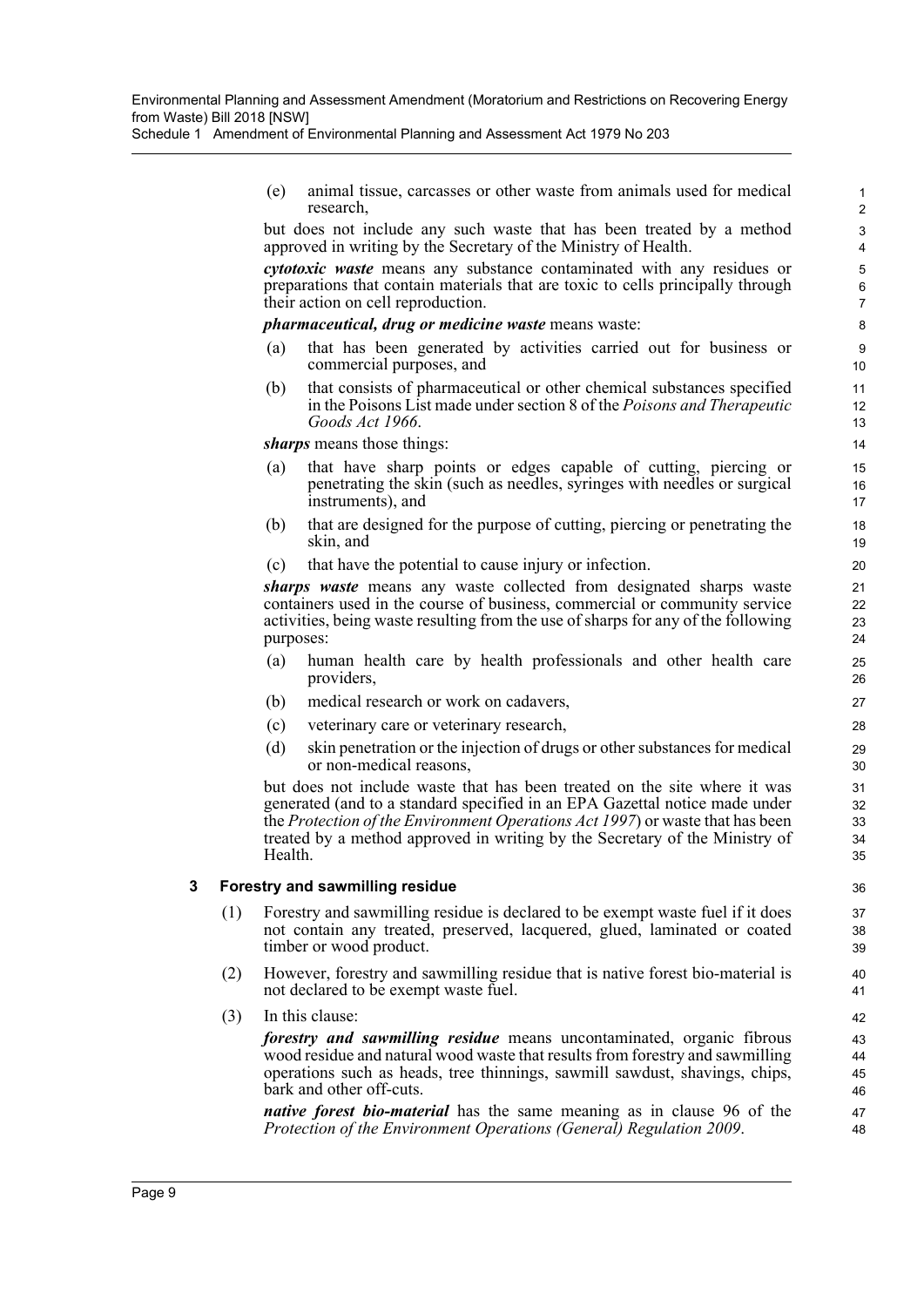*sawmilling operations* means the primary processing of round wood into non-round wood products such as planks, boards, beams and other cut and processed wood products.

# **4 Landfill gas and biogas**

- (1) Landfill gas and biogas is declared to be exempt waste fuel.
- (2) In this clause:

*anaerobic digestion* means the biological process that occurs when organic matter is decomposed by bacteria in the absence of oxygen.

*landfill gas and biogas* means gas generated during anaerobic digestion, either naturally in the decomposition of organic waste materials contained in landfills or in an anaerobic digester, and includes organic waste streams for an anaerobic digester including municipal wastewater treatment, industrial wastewater treatment, food waste digestion and agricultural waste such as manure.

## **5 Organic residue from virgin paper pulp activities**

- (1) Organic residue from virgin paper pulp activities is declared to be exempt waste fuel.
- (2) However, the following organic residue from virgin paper pulp activities is not declared to be exempt waste fuel:
	- (a) organic residue from processes using waste cardboard or paper (including recycled paper),
	- (b) organic residue that contains any trace of organic residues from processes using waste cardboard or paper (including recycled paper),
	- (c) organic residue derived from any processes involving chlorine, whether elemental chlorine, total chlorine or both.
- (3) In this clause:

*organic residue from virgin paper pulp activities* means any solid organic waste, such as cellulose fibres, fibre bundles and minor quantities of sand, mud and fine grit, from pulping and screening operations.

## **6 Recovered waste oil**

- (1) Recovered waste oil is declared to be exempt waste fuel.
- (2) In this clause:

*oil* includes vegetable oil and mineral oils.

*recovered waste oil* means oil that has been recycled back into lower grade oils for combustion as a start-up fuel.

## **7 Source-separated green waste**

(1) Source-separated green waste is declared to be exempt waste fuel if it is:

- (a) used in a thermal process to produce char (such as pyrolysis) for land application, and
	- (b) free of any physical contaminants such as plastics and treated, painted or coated timbers.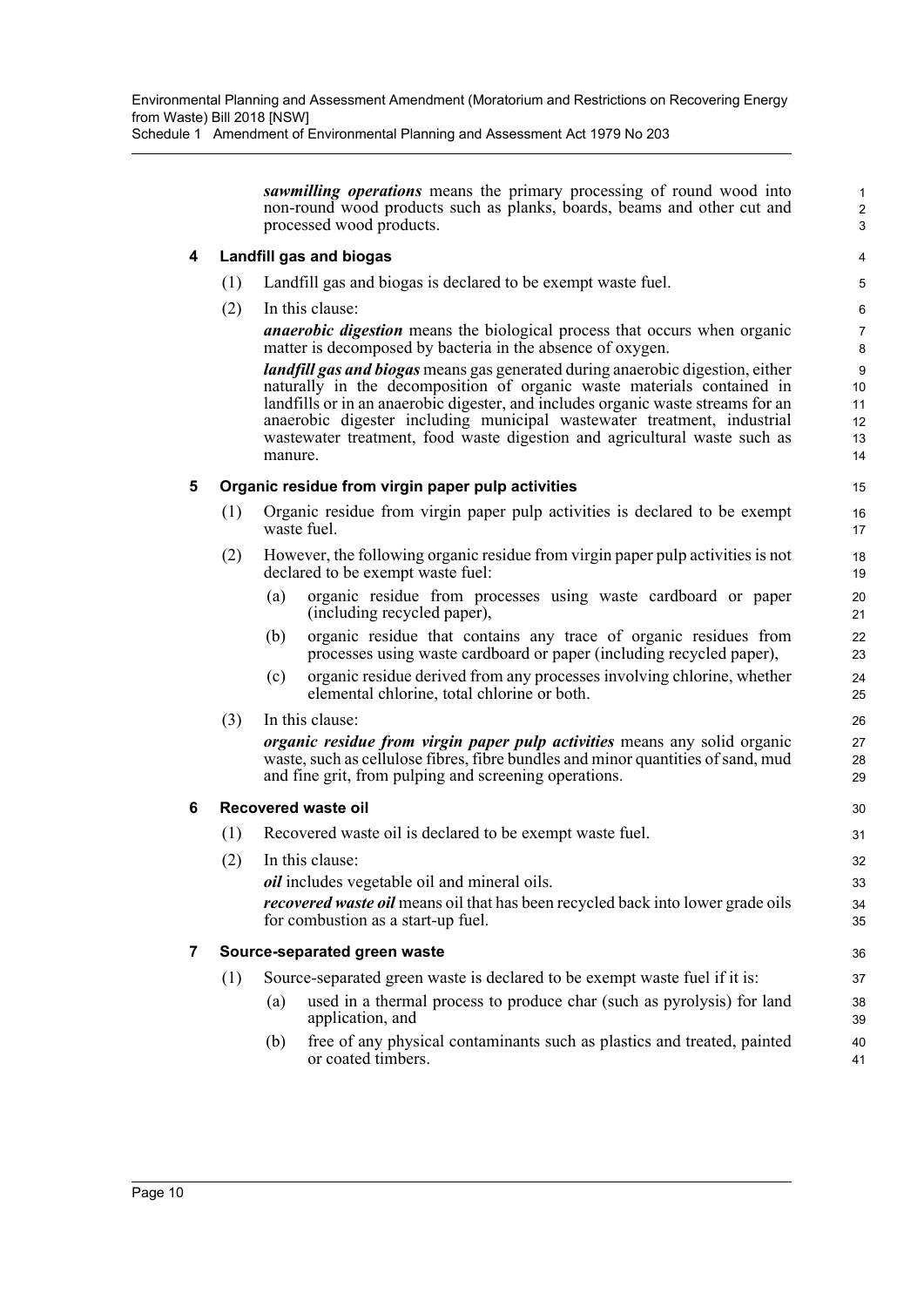- (2) However, the following source-separated green waste is not declared to be exempt waste fuel:
	- (a) green waste extracted from mixed waste streams, such as construction and demolition waste,

- (b) waste that is recovered as part of cleaning up any waste that was dumped in contravention of this Act or the *Protection of the Environment Operations Act 1997*,
- (c) source-separated green waste that is also biomass from agriculture (within the meaning of clause 1) or wood waste (within the meaning of clause 8).
- (3) In this clause:

*source-separated green waste* means garden vegetation and plant materials (such as branches, grass, leaves, plant trimmings, tree stumps and bark) that are segregated at the point of generation and collected as a separate material stream for processing (such as garden organics from arborist operations, commercial gardening operations, council garden waste kerbside collections and public drop-off collections).

#### **8 Uncontaminated wood waste**

- (1) Wood waste that is not contaminated is declared to be exempt waste fuel.
- (2) However, the following wood waste is not declared to be exempt waste fuel:
	- (a) post-consumer waste,
	- (b) treated timber,
	- (c) wood waste that is also source-separated green waste (within the meaning of clause 7),
	- (d) painted or coated wood,
	- (e) wood waste extracted from mixed waste streams, such as construction and demolition waste,
	- (f) wood waste recovered from a highly variable stream, such as mixed municipal solid waste or construction and demolition waste.
- (3) In this clause:

*treated timber* means wood treated with water, solvent and/or oil-borne preservatives including, but not limited to, copper chromium arsenic (CCA), light organic solvent preservative (LOSP), creosote and envelope treatments for preservation, insecticides and fungal treatments.

*wood waste* means waste derived from wood that is generated in primary and secondary manufacturing processes, and includes pre-consumer manufacturing and processing waste materials such as off-cuts, sawdust, wood shavings, untreated packaging crates, untreated pallets and engineered timbers made with urea formaldehyde or phenol formaldehyde resins only.